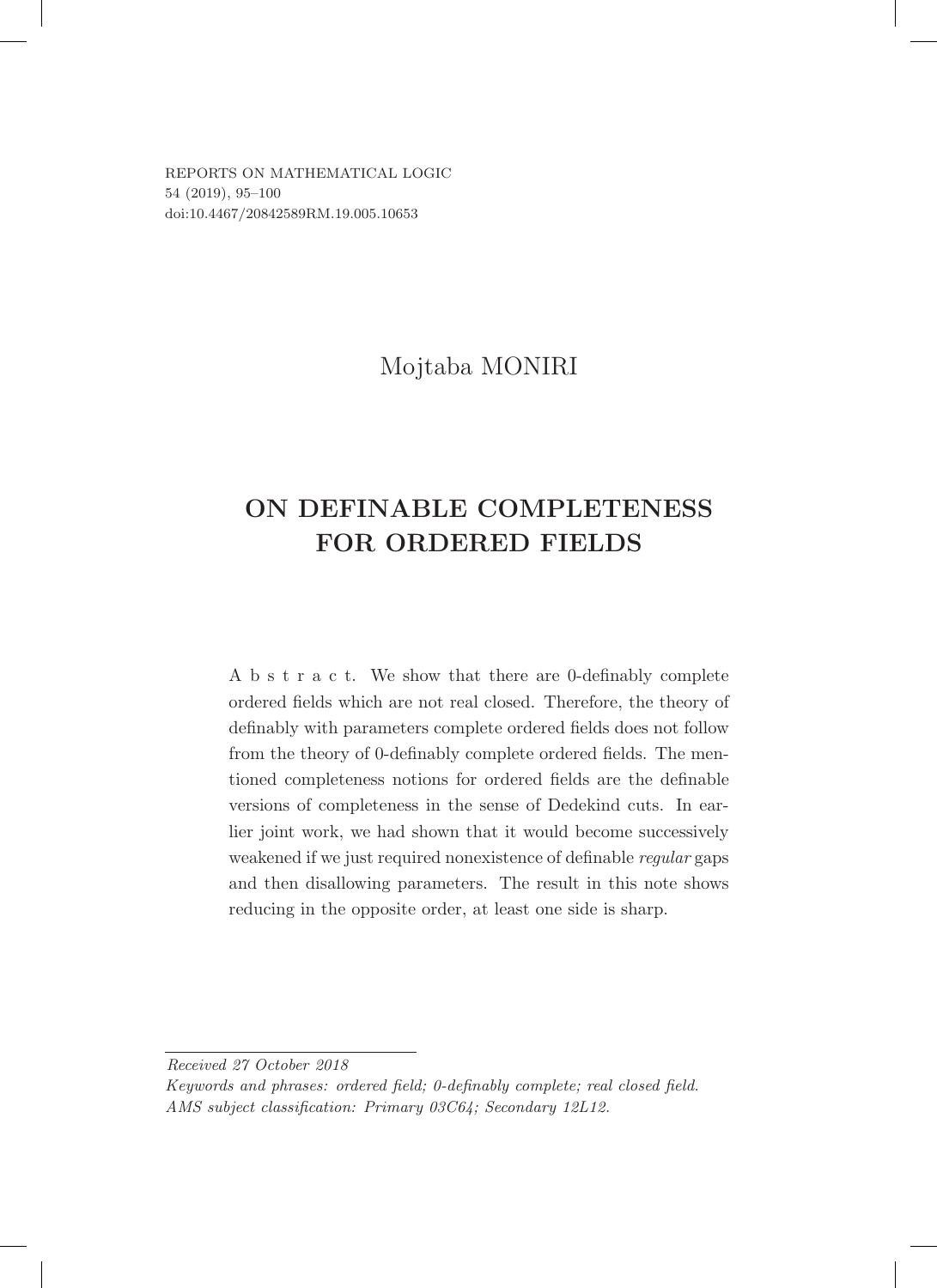#### .1 Introduction

Real closed fields are precisely the definably with parameters Dedekind complete ordered fields. We show that a non-real-closed field may still be 0-definably complete. This answers a natural question, as in [3, Problem  $17(i)$ , we raised earlier with J. S. Eivazloo. In the main step, for a certain ordered field of generalized power series, it is shown that the set of infinitesimals is not 0-definable (the latter is due to Lou van den Dries).

In [5, 4] we had already shown the non-implication for the regular cut variant. Recall that for an ordered field K, a gap  $C \subset K$  (namely, a cut which has no least upper bound in K) is regular if for each  $\epsilon \in K^{>0}$  we have that  $C + \epsilon \nsubseteq C$  (i.e., it is of zero distance to its complement). The ordered field  $K$  is called Scott complete if it does not have any proper extensions to an ordered field in which it is dense, equivalently it does not have any regular gaps.

Among the notions of definably (with or without parameters) Scott complete ordered fields we considered in [5] were  $D_pS_{rc}COF$  in the parameter case and  $D_{\emptyset} S_{rc} COF$  in the parameter-free case. Their models are ordered fields with no definable regular gaps with or without parameters respectively. We showed there that if an ordered field  $K$  is a proper dense sub-field of its real closure, then  $K \not\models D_pS_{rc}COF$  (see [5, Lemma 3.1]).

As we mentioned already, definably complete (with parameters) ordered fields are exactly the real closed fields, in notation:  $RCF \equiv D_pDCOF$ . A weaker form of half of this fact is  $RCF \vdash D_pS_{rc}COF$ . However the converse of the latter fails as we record below.

**Fact 1.1.** We have  $D_pS_{rc}COF \nvdash D_pDCOF$  (that is  $D_pS_{rc}COF \nvdash$ RCF).

Indeed there are Scott complete ordered fields which are not real closed. One may take the Scott completion of any ordered field which is not dense in its real closure, e.g.  $\mathbb{R}(x)$  with x infinitely large (no rational function of x is between  $\sqrt{x}$  and  $2\sqrt{x}$  for example).

The following was mentioned in [5, Note added in proof], and in [4, Below Question 5.1].

## Fact 1.2. We have  $D_{\emptyset}S_{rc}COF \nvdash D_pS_{rc}COF$ .

Now consider the relaxing of  $D_pDCOF$  again in two steps but in the opposite order, first dropping parameters and then restricting to regular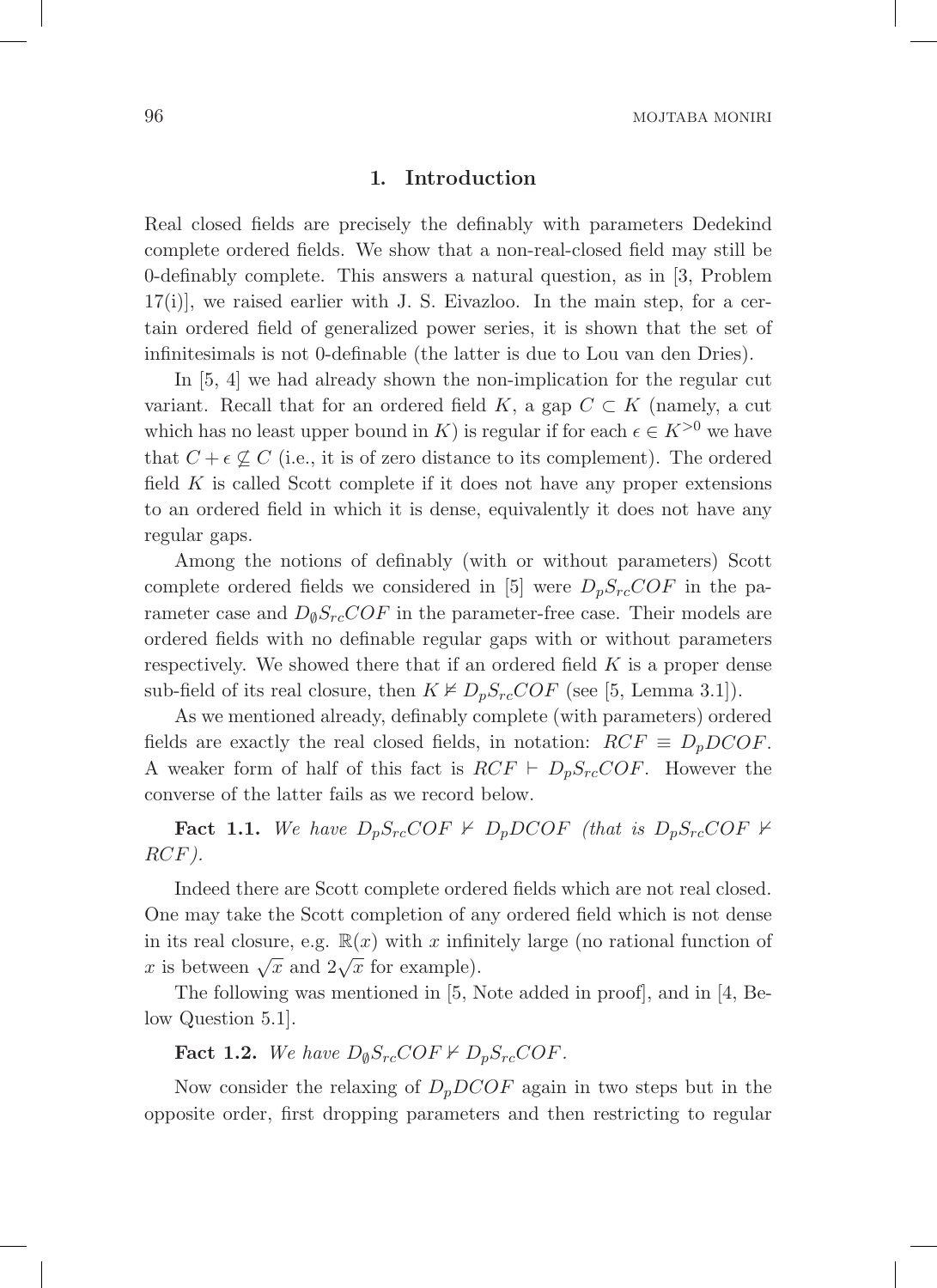gaps. In the next section, we show that there are 0-definably complete ordered fields which are not real closed, i.e.  $D_{\emptyset}DCOF \nvdash D_{\emptyset}DCOF$  (see Theorem 2.1). The status of the other half of this reverse weakening is left as a question:

**Question 1.1.** Is it the case that  $D_{\emptyset}S_{rc}COF \nvdash D_{\emptyset}DCOF$ ?

It is known that the field of rational functions  $\mathbb{R}(x)$ , ordered with  $x > \mathbb{R}$ , 0-defines the irregular gap of infinitesimals. One may be able to argue that this field does not 0-define any regular gaps.

### .2 0-definably complete ordered fields need not be real closed

Recall that for an ordered field  $F$  and ordered abelian group  $G$ , the generalized power series field  $F((t^G))$  consists of functions  $G \to F$  with well ordered support (making  $t$  a positive  $F$ -infinitesimal) with the obvious addition and multiplication.

Another ingredient we need is the following. Robinson-Zakon, see [6] (and [7] for some of the proofs), defined an ordered abelian group  $M \neq \{0\}$ to be regularly dense if for any positive integer n and elements  $a, b \in M$ with  $a < b$ , there is an element  $u \in M$  such that  $a < nu < b$ . Every dense additive subgroup of  $\mathbb R$  is regularly dense. In particular, the ordered (additive) group of dyadic rationals (the standard rationals which have a representation where the denominator is a power of 2) is regularly dense. This group is going to appear in the proof of our theorem below.

We need the Robinson-Zakon [op. cit.] necessary and sufficient condition for the elementary equivalence of two regularly dense groups A and B, namely they have the same prime invariants for every prime  $p$ . This means the quotient groups  $\frac{A}{pA}$  and  $\frac{B}{pB}$  are either both infinite (not necessarily of the same cardinalities), or they are both of the same finite order.

We also employ part of the Ax-Kochen-Ershov Principle [1, 2]: Two valued fields both of which with residue fields of characteristic 0, are elementarily equivalent if and only if their residue fields are elementarily equivalent (in the language of ordered rings) and their value groups are elementarily equivalent (in the language of ordered groups).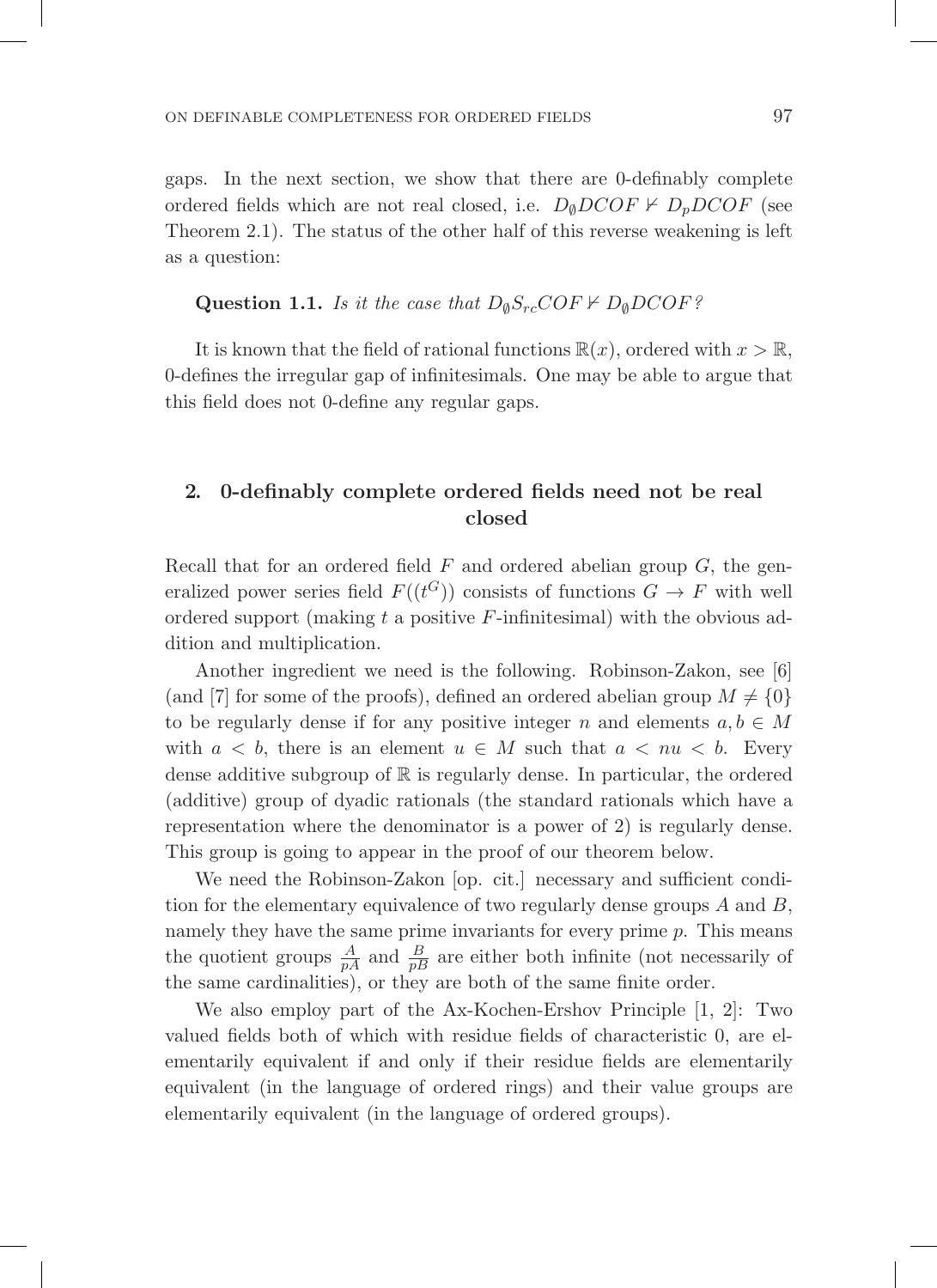**Lemma 2.1.** (L. van den Dries) The set of infinitesimals of  $\mathbb{R}((t^{\Gamma})),$ where  $\Gamma$  is the ordered (additive) group of dyadic rationals, is not 0-definable.

Proof. (This lemma and its proof are due to L. van den Dries, private communication.) With  $\Gamma$  as in the lemma, let  $\Gamma' = \mathbb{Q} \oplus \Gamma$  be ordered so that the summand  $\mathbb Q$  is convex in  $\Gamma'$ .

We claim that  $\Gamma \equiv \Gamma'$ . To see this, note that  $\Gamma'$  is dense since both summands  $\mathbb Q$  and  $\Gamma$  are dense. Also, the first direct summand  $\mathbb Q$  is divisible, therefore the prime invariants of  $\Gamma'$  are the same as those of  $\Gamma$  (that is p itself, for any  $p$ , not any higher power of  $p$ ). Therefore, by the Robinson-Zakon criterion cited above,  $\Gamma \equiv \Gamma'$ .

Let  $F = \mathbb{R}((t^{\Gamma}))$  and  $K = \mathbb{R}((t^{\Gamma'}))$ . By the Ax-Kochen-Ershov principle mentioned above, we have  $F \equiv K$  as they even have the same residue field R of characteristic zero, and we have shown the value groups  $\Gamma$  and  $\Gamma'$  are elementarily equivalent.

Now the natural valuation  $v: K^{\neq 0} \to \Gamma'$  can be coarsened to a valuation  $v^*$ :  $K^{\neq 0} \to \Gamma' / \mathbb{Q} = \Gamma$  and by the AKE principle again,  $(K, v) \equiv (K, v^*)$  as valued fields. Now these two valued fields have the same underlying field  $K$ but different sets of infinitesimals. E.g.,  $u = t^{(1,0)}$  as an element of  $(K, v)$ has the positive value  $(1, 0)$ , so u is an infinitesimal in  $(K, v)$ . But as an element of  $(K, v^*)$ , it has value 0 and is therefore not infinitesimal. Hence the infinitesimals of  $K$  do not form a 0-definable set and consequently the same is true for  $F$ .

Theorem 2.1. Parameter-free definable Dedekind completeness for ordered fields is strictly weaker than definable completeness:

$$
D_{\emptyset}DCOF \nvdash D_pDCOF (\equiv RCF).
$$

**Proof.** We use the same field  $F = \mathbb{R}((t^{\Gamma}))$  as in the lemma above. Note that the value group  $\Gamma$  of F is not divisible, so our ordered field F is not real closed, equivalently it fails (parameter) definable completeness. An explicit example is the definable (with parameters) gap of all elements which are below  $t^{\frac{1}{3}}$ .

To show F does not have any 0-definable gaps, we argue as in [4, under Question 5.1]. Let G be a (proper) gap in F. Assume  $G \cap F^{>0} \neq \emptyset$ , otherwise an argument similar to the one below would work.

Case 1: Suppose there is an infinitely large element  $a \in F^{>0}$ , say  $a =$  $\lambda t^{-\gamma}$  + Lower Terms, such that  $a \in G$ . Note that  $\lambda, \gamma > 0$ . Pick  $b \in F \setminus G$ ,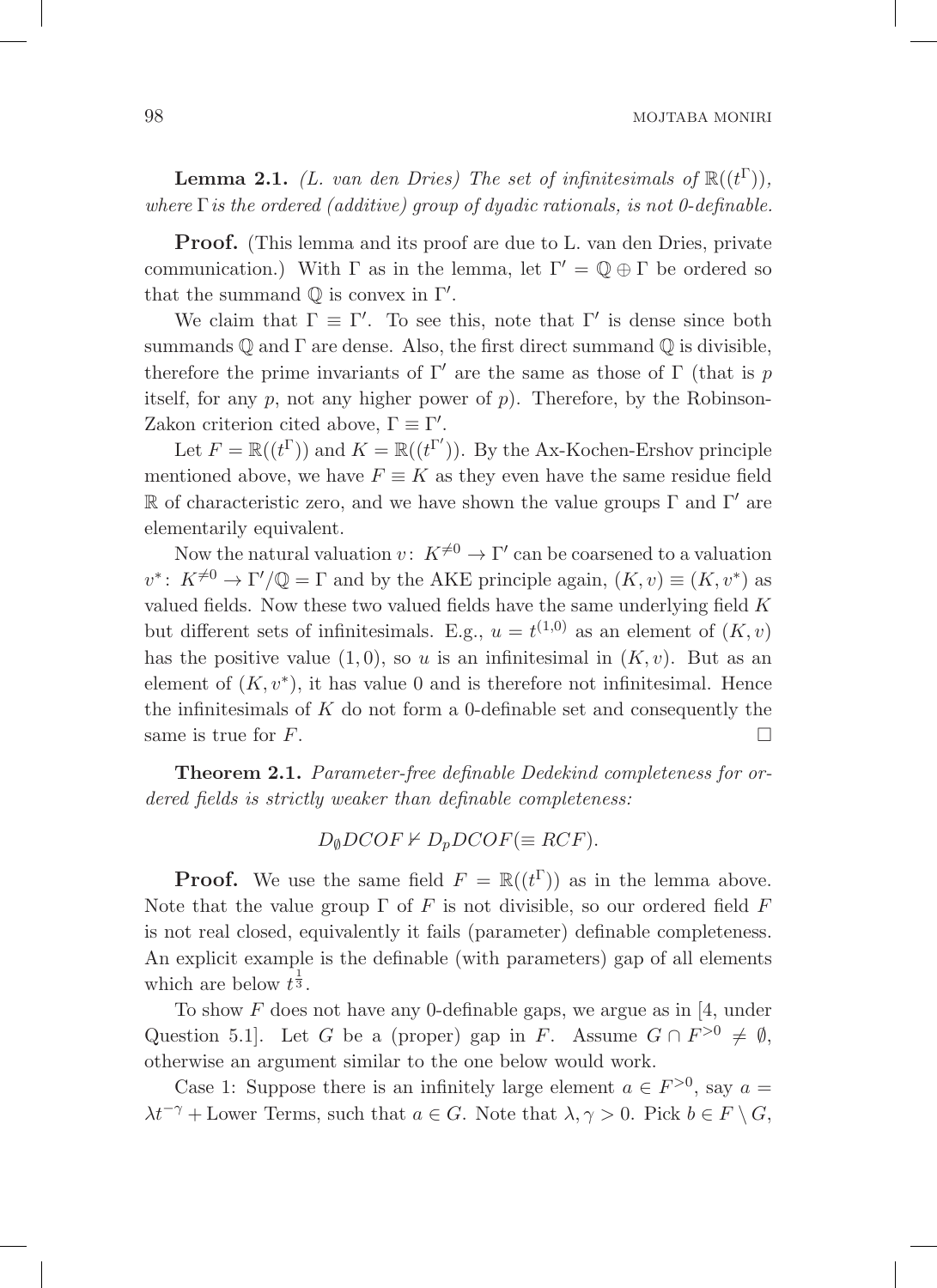say  $b = \lambda' t^{-\gamma'} +$  Lower Terms. Since G is downward closed in F, we have  $a < b$  (and  $\gamma \leq \gamma'$ ). Take  $\gamma'' \in \Gamma$  such that  $\gamma'' > \frac{\gamma'}{\gamma}$ . Consider the field automorphism f on F induced by substituting  $t^{\gamma''}$  for t (there could be infinitely many occurrences of t). We have  $f(a) > b$ . So G is not closed under  $f$ , and hence  $G$  cannot be 0-definable.

Case 2: Suppose  $G = F<sub>Finite</sub>$  (the set of limited elements in F, i.e. those bounded in absolute value by a natural number). Then G cannot be 0-definable in  $F$  since otherwise the set of infinitesimals would be 0definable:  $x > 0$  is an infinitesimal iff  $\frac{1}{x} \notin G$ . This would violate the lemma above.

Case 3: Suppose G is a proper gap in the ordered ring  $F_{\text{Finite}}$ . In this case,  $G \cap \mathbb{R}$  has a least upper bound  $a \in \mathbb{R}$ . There are the following sub-cases:

Sub-case 3a1, respectively 3a2: Suppose  $G$  is the downward closure, respectively complement of the upward closure, of the whole monad in F of a. Note that an element  $\varepsilon > 0$  is an infinitesimal if and only if G is closed under adding  $\varepsilon$ . By the lemma, G cannot be 0-definable in F.

Sub-case 3b: Suppose  $G$  intersects the monad of  $a$  in  $F$  but does not include all of it. Pick  $\lambda, \lambda' \in \mathbb{R}$  and  $\gamma, \gamma' \in \Gamma^{>0}$  such that  $x := a + \lambda t^{\gamma} +$ Lower Terms  $\langle G \rangle = a + \lambda' t^{\gamma'} +$  Lower Terms. Again there would be automorphisms q under which  $G$  is not closed (q can be constructed similar to f in case 1 to move x above y).

Let us note that in case 2 and sub-cases 3a1, 3a2, one cannot use the argument of case 1 and sub-case 3b. Any automorphism of  $F$  set-wise preserves the monad of any real number, and consequently also  $F_{\text{Finite}}$  and both kinds of gaps mentioned in 3a1, 3a2. On the other hand, for case 1 many gaps are not of the monad kind. E.g., the set of elements in  $F$  which are less than  $t^{-\frac{1}{3}}$  (and similarly elements below  $t^{\frac{1}{3}}$  for case 3b).

### .Acknowledgements

The author is grateful to Lou van den Dries for Lemma 2.1 and the proof he gave. Thanks are also due to the referee for comments improving the paper.